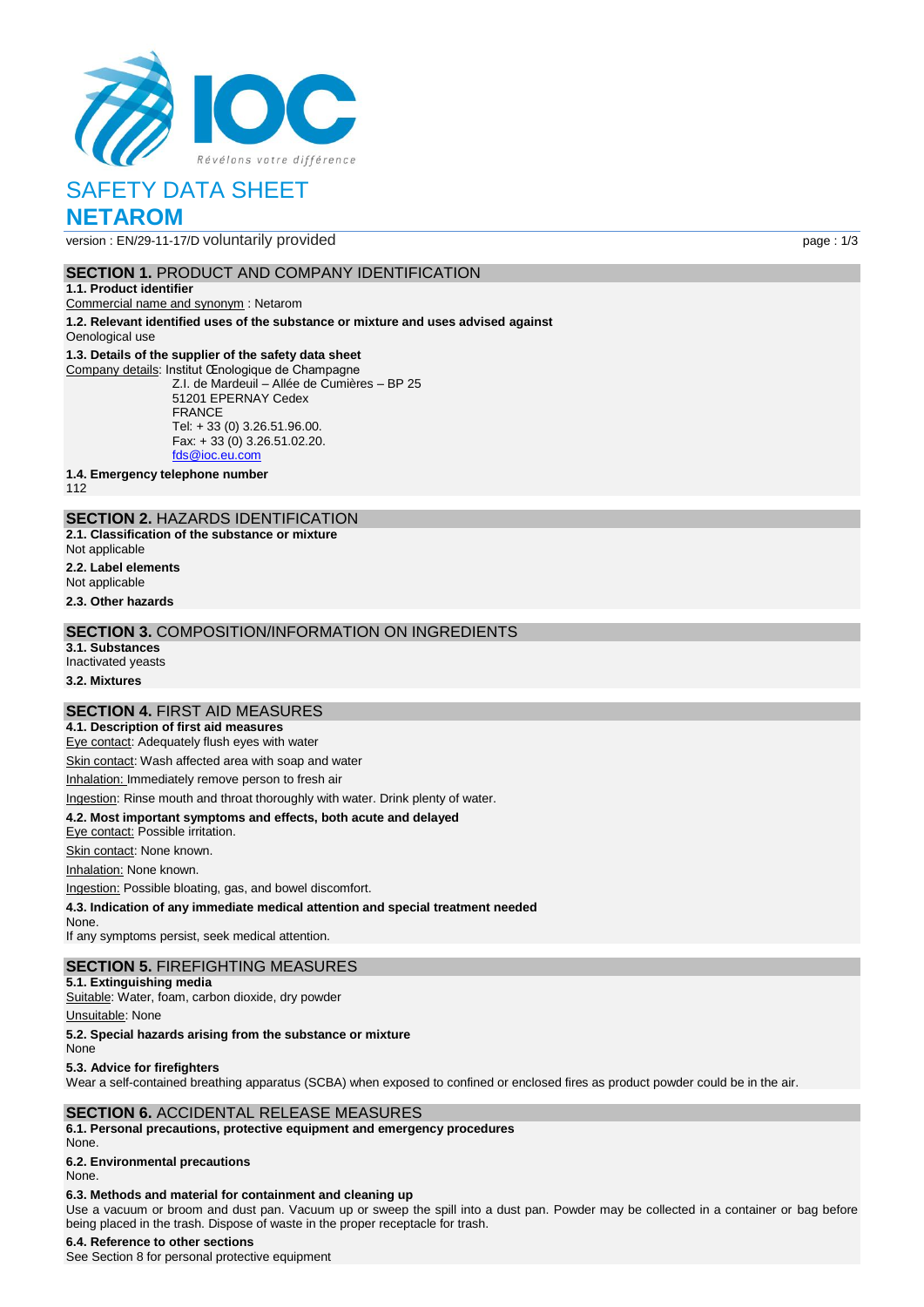

# SAFETY DATA SHEET **NETAROM**

version : EN/29-11-17/D voluntarily provided page : 2/3

### **SECTION 7.** HANDLING AND STORAGE

**7.1. Precautions for safe handling**

Handling: Avoid breathing dust. Avoid contact with eyes.

Occupational hygiene: Wash hands thoroughly after handling.

**7.2. Conditions for safe storage, including any incompatibilities**

Risks: Not at risk for corrosion, fire, explosion, or chemical reaction.

Place of storage: No special instruction to minimize risks (see above). Store according to label directions to maintain label guarantees.

Fire/explosion protection: None needed.

**7.3. Specific end use(s)** None

### **SECTION 8.** EXPOSURE CONTROL / PERSONAL PROTECTION

**8.1. Control parameters** Exposure limits: No limit. Biological limits: No limit. **8.2. Exposure controls Engineering: None** Eye/face protection: Protective glasses should be worn in conditions of excessive dusting. Skin: Hand: None Skin : Other: None. Wear appropriate clothing for work. Respiratory protection: Protective mask should be worn in conditions of excessive dusting. **Thermal protection: None** Environmental exposure: None

## **SECTION 9.** PHYSICAL AND CHEMICAL PROPERTIES

**9.1. Information on basic physical and chemical properties** Apperance : ivory powder Odour : Not determined Odour threshold : Not determined pH : No data available Melting / freezing point : No data available Initial boiling point and boiling range : No data available Flash point : No data available Evaporation rate: No data available Flammability (solid, gas) : No data available Upper/lower flammability or explosive limits: No data available Vapour pressure : No data available Vapour density: No data available Relative density: No data available Solubility(ies); Easily soluble Partition coefficient: n-octanol/water: No data available Auto-ignition temperature: No data available Decomposition temperature: Not determined Viscosity : No data available Explosive properties: No data available Oxidising properties: No data available **9.2. Other information**

## **SECTION 10.** STABILITY AND REACTIVITY

**10.1. Reactivity** Not reactive **10.2. Chemical stability Stable 10.3. Possibility of hazardous reactions** None **10.4. Conditions to avoid** None